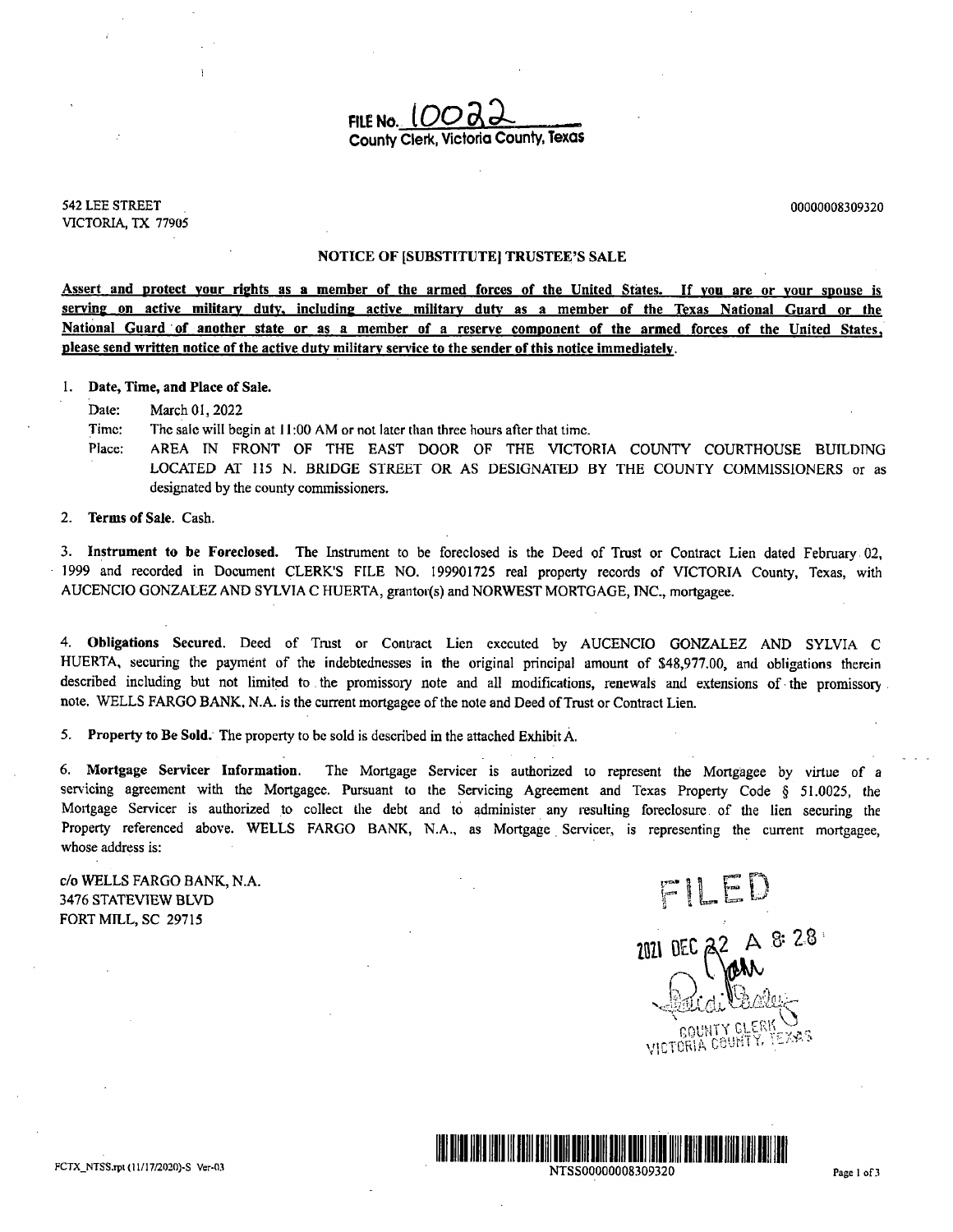542 LEE STREET 00000008309320 VICTORIA, TX 77905

THIS INSTRUMENT APPOINTS THE SUBSTITUTE TRUSTEE(S) IDENTIFIED TO SELL THE PROPERTY DESCRIBED IN THE. SECURITY INSTRUMENT IDENTIFIED IN THIS NOTICE OF SALE THE PERSON SIGNING THIS NOTICE IS THE ATTORNEY OR AUTHORIZED AGENT OF THE MORTGAGEE OR MORTGAGE SERVICER.

The undersigned as attorney for the mortgagee or mortgage servicer does herby remove the original trustee and all successor substitute trustees and appoints in their steed JO WOOLSEY, BOB FRISCH, JANICE STONER, JODI STEEN, ARNOLD MENDOZA, SANDRA MENDOZA, RAMON PEREZ, JOHN SISK, AMY ORTIZ, OR AUCTION. COM whose address is c/o BARRETT DAFFIN FRAPPIER TURNER & ENGEL, LLP, 4004 Belt Line Road, Suite 100, Addison, Texas 75001- 4320 as Substitute Trustee, who shall hereafter exercise all powers and duties set aside to the said original trustee under the said Deed of Trust; and, further does hereby request, authorize, and instruct said Substitute Trustee to conduct and direct the execution of remedies set aside to the beneficiary therein.

Ø  $\leq$ 

Israel Saucedo

#### Certificate of Posting

My name is **Allen Community 2003**, and my address is c/o 4004 Belt Line Road, Suite 100, Addison, Texas 75001-4320. I declare under penalty of perjury that on I successory and I filed at the office of the VICTORIA County Clerk and caused to be posted at the VICTORIA County courthouse this notice of sale.

Declarants Name:

Date: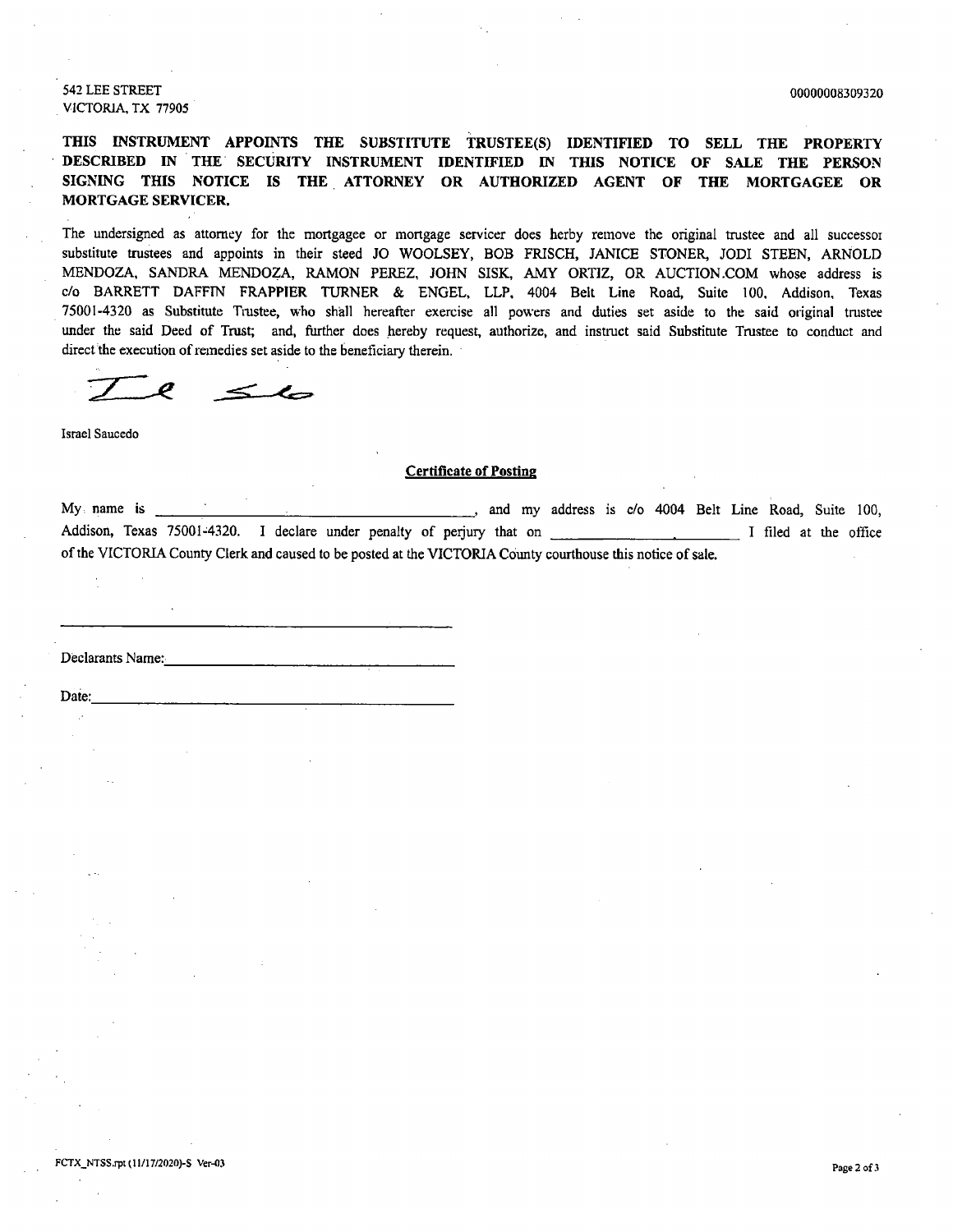542 LEE STREET VICTORIA, TX 77905

00000008309320

00000008309320

VICTORIA

### EXHIBIT \* A\*\*

BEING ALL OF LOT NO. THREE (3), BLOCK NO. TEN (10), IN CRESTVIEW ESTATE, SECTION II, AN ADDITION TO THE CITY OF VICTORIA, ACCORDING TO THE ESTABLISHED MAP AND PLAT OF RECORD IN VOLUME 4, PAGE 69, OF THE MAP AND PLAT RECORDS OF VICTORIA COUNTY; TEXAS.

 $\mathcal{I}^{\mathcal{A}}$ 

#### FCTX\_NTSS.rpt(11/17/2020)-S Ver-03

 $\sim$  $\overline{\phantom{a}}$ 

Page <sup>3</sup> of <sup>3</sup>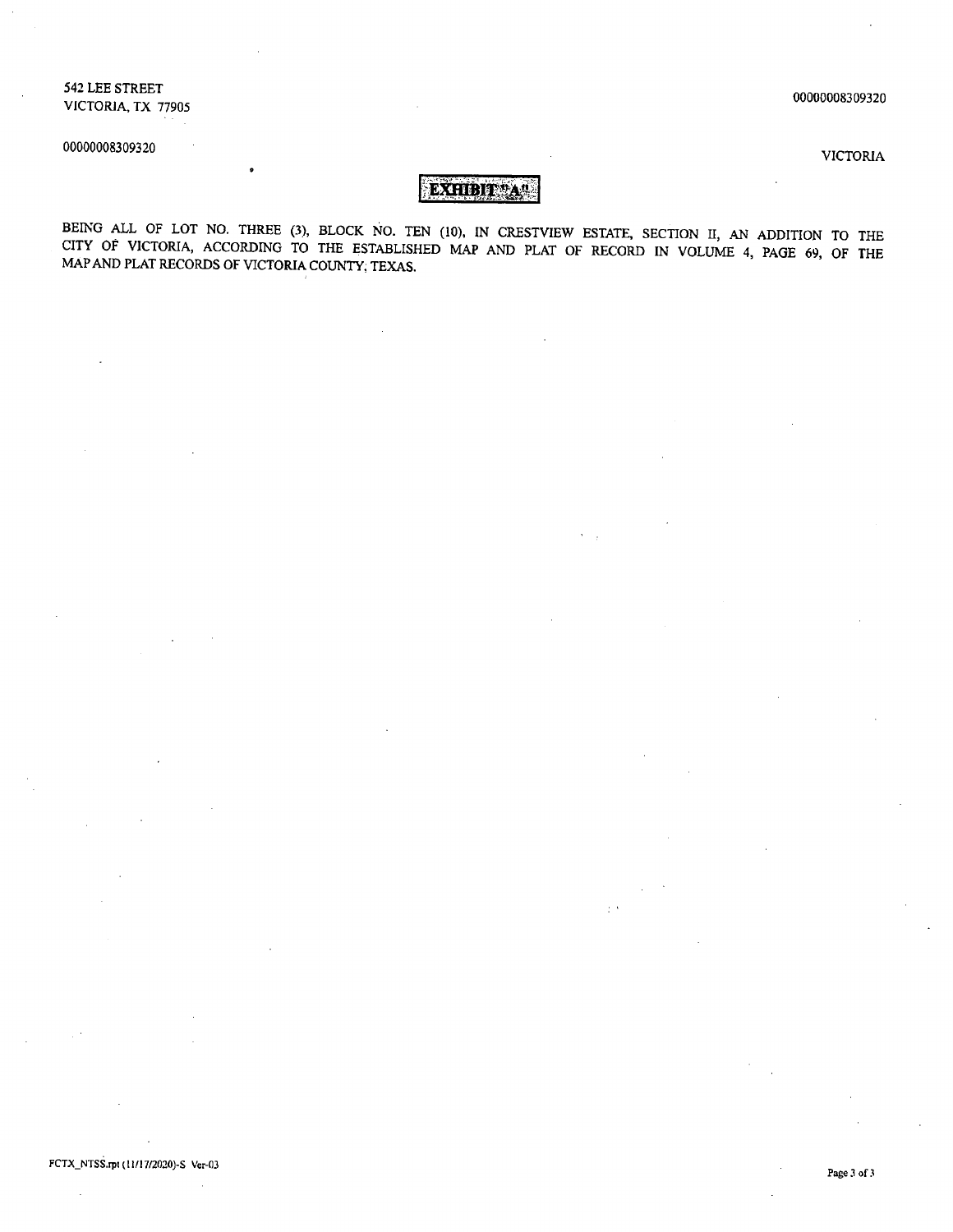### 10029

### FILE Ho. County Clerk, Victoria County, Texas

NOTICE OF CONFIDENTIALITY RIGHTS: IF YOU ARE A NATURAL PERSON, YOU MAY REMOVE OR STRIKE ANY OF THE FOLLOWING INFORMATION FROM ANY INSTRUMENT THAT TRANSFERS AN INTEREST IN REAL PROPERTY BEFORE IT IS FILED FOR RECORD IN THE PUBLIC RECORDS: YOUR SOCIAL SECURITY NUMBER OR YOUR DRIVER'S LICENSE NUMBER.

### NOTICE OF SUBSTITUTE TRUSTEE'S SALE

| THE STATE OF TEXAS      | KNOW ALL MEN BY THESE PRESENTS: |
|-------------------------|---------------------------------|
| COUNTY OF VICTORIA $\S$ |                                 |

WHEREAS, by Deed of Trust dated March 25, 2021, ROBERT PERSINGER conveyed to Kelly Garrett Kucera, as Trustee, and by DENNIS J. KOWALIK, as Substitute Trustee, dated January 18, 2022, the following property situated in the County of Victoria, Texas, to-wit:

BEING a 9.223 acre tract of land situated in the Manuel Zepeda Grant, Abstract 138, Victoria County, being <sup>a</sup> portion of that certain 200 acres tract of land ( less Texas Highway Department right of way taking and found to be 196.439 acres by resurvey) conveyed to Joe Lee Evans, as Trustee, from Mayo Angerstein by Deed dated September 25, 1981, and recorded in Volume 1131, Page 781, of the Deed Records ofVictoria County, reference to which is heremade for all purposes.

THIS CONVEYANCE and the warranty herein contained are expressly MADE SUBJECT to any and all easements, rights-of-way, restrictions, ordinances, mineral or royalty reservations or conveyances, leases of every kind and character, and any and all other matters affecting the above- described property and appearing ofrecord in the Office of the County Clerk of Victoria County, Texas.

herein the" Property") to secure that one certain Promissory Note dated March 26, 2021, as therein described, in the original principal amount of\$13 5, 000. 00, executed by ROBERT PERSINGER, and made payable to LUPE MARTINEZ, ( herein the " Note"), which such Deed of Trust is recorded under Clerk's Instrument #2021103468 of the Official Records of Victoria County, Texas (herein Deed of Trust"); and

WHEREAS, default has occurred under the terms of the Note secured by the Deed of Trust; the indebtedness evidenced therein is now wholly due and the owner and holder of said indebtedness has requested the undersigned to sell the property to satisfy same.

NOW, THEREFORE, NOTICE IS HEREBY GIVEN that on Tuesday the 1st day of March, 2022, I will sell for cash, the property in the area designated by the Commissioner's Court of Victoria County as the area where foreclosure sales are to take place, at the Victoria County Courthouse, Victoria, Texas, to the highest bidder. The time at which the sale will begin will be 9:00 a.m., or within three  $(3)$  hours after said time.

The Purchaser is hereby notified that the purchaser should seek the advice of an attorney or other qualified person before executing this contract or instrument of conveyances or purchasing the property as to the relevance of these statutes and facts to the value of the property the purchaser is hereby purchasing or contracting to purchase or of which the purchaser is considering purchase.

In offering this property for sale at foreclosure pursuant to its deed of trust, neither the lien holder nor the duly appointed trustee or substitute trustee, as the case may be, make any warranties or representations, express or implied, regardang the compliance or non- compliance ofthis property with the Comprehensive Environmental Response, Compensation and Liability Act, ("CERCLA"), the Resource Conservation and Recovery Act, (" RCRA"), the Texas Solid Waste and Disposal Act, the Regulations of the United States Environmental Protection Agency, the Texas Water Commission, or any other Federal, State or local environmental law or regulation, which include, but are not limited to representations that the property has not been used (i) for the storage, transportation, processing or disposal of hazardous waste, industrial solid or municipal solid waste as those terms are defined in the Texas Solid Waste and Disposal Act, Tex. Rev. Civ. Stat. Ann. Art. 4477-7, or any toxic or hazardous wastes, substances or materials as identified under the Resource Conservation and Recovery Act of 1976( <sup>42</sup> U.S. C. § <sup>6901</sup> et seq.), as amended, the Comprehensive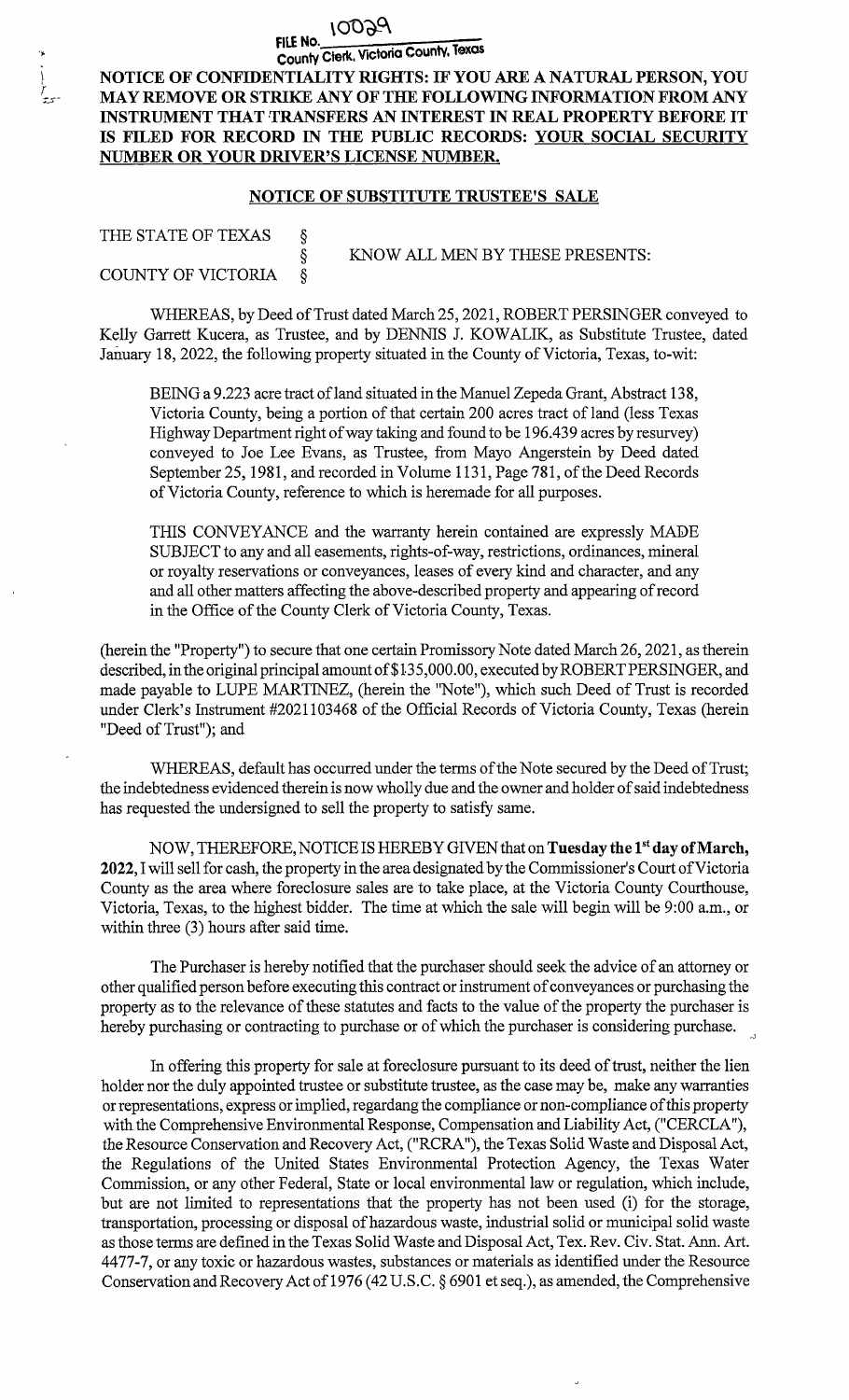Environmental Response, Compensation and Liability Act( 42 U.S. C. § 9601 et seq.), as amended, and the regulations of the United States Environmental Protection Agency, or (ii) in such a way as to create any environmental condition that is actionable under any Federal, State or local environmental law or regulation. Any such representations or warranties are expressly disclaimed hereby.

 $\int$ 

The Purchaser of the property at the foreclosure sale shall accept and take the property in its present condition and subject to any loss, claims, liability, damages, injunctive relief, injuries to person, property or natural resources, cost, expense, action, or cause of action, pursuant to any Federal, State or local law or regulation.

WITNESS my hand this the  $\angle\angle\angle\angle$  day of January , 2022. DENNIST. KOWALIK Substitute Trustee THE STATE OF TEXAS § COUNTY OF VICTORIA § This instrument was acknowledged before me on this the  $I^{''''}$  day of January, 2022 by DENNIS J. KOWALIK W<sup>WI</sup>RACY I JOURNALIK<br>
I STARY PUSSER SOLUTION ON ON OUR COMMUNISTICS e I z <sup>a</sup> a  $\epsilon_{\rm s}$  :  $\bar{\xi}$  NOTARY PUBLIC, STATE OF TEXAS  $\frac{Z_{\gamma_{1}}\left(\gamma_{2}\right)}{Z_{\gamma_{2}}\left(\gamma_{1}\right)}\approx 2433293^{2}\circ\cdot\cdot\cdot$ 7FS <sup>10</sup> <sup>9</sup> 202;\\' 99PPOPhB91\ 1\

8 FILED 38 AM t022 JAN  $24$ Heidi Easley<br>Clerk County Court, Victona County, Texa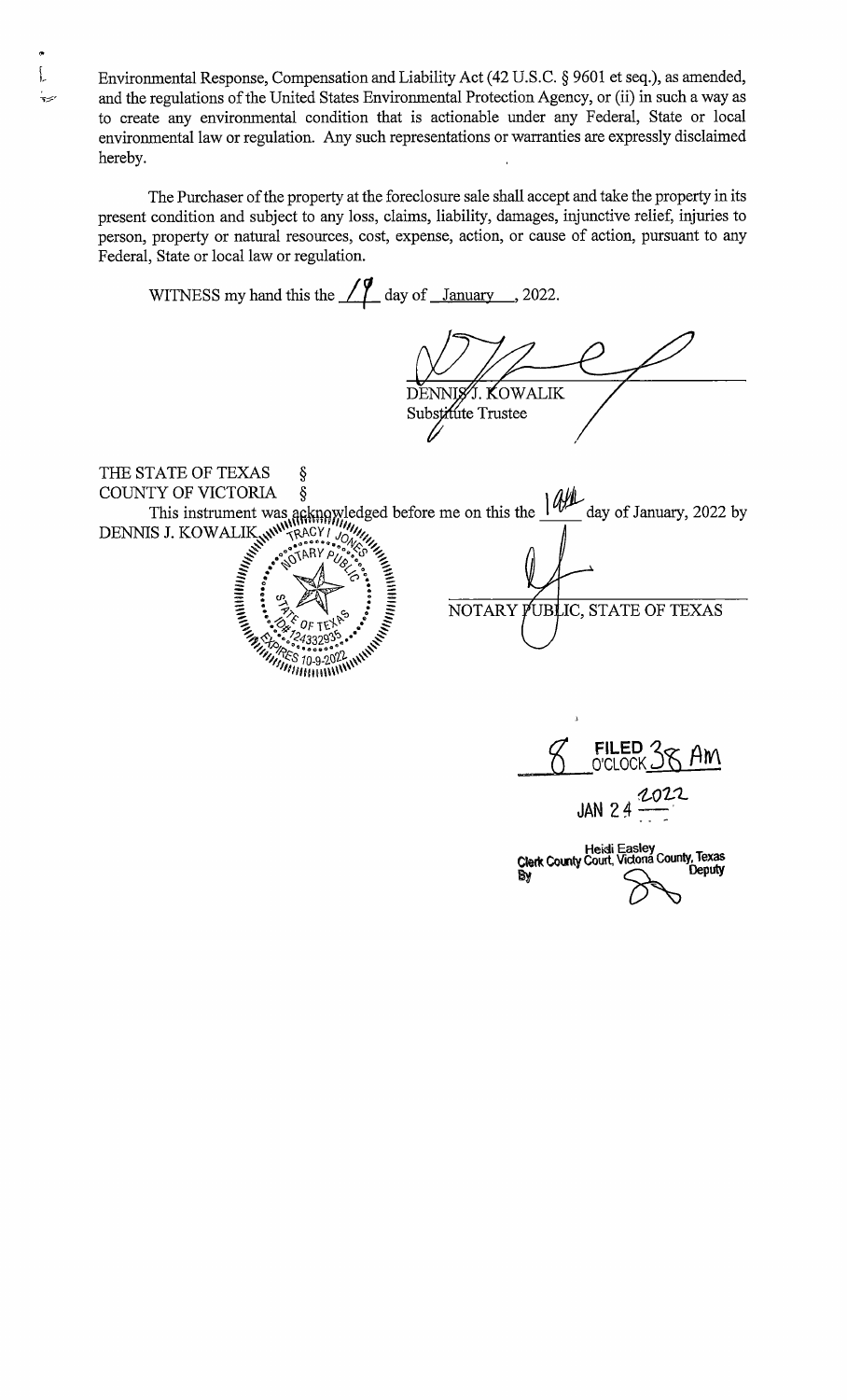### NOTICE OF SUBSTITUTE TRUSTEE'S SALE



Pursuant to authority conferred upon me by that certain Deed of Trust executed by Andre Martinez of Victoria County, Texas, dated 5/16/2019, and duly recorded as Instrument No.201905630, of the Official Records of Victoria County, Texas, I will, as Substitute Trustee under said Deed of Trust, in order to satisfy the indebtedness secured thereby and at the request of the holder of said indebtedness, default having been made in the payment thereof, sell on Tuesday, 3/1/2022, (that being the first Tuesday of said month), at public auction to the highest bidder for cash at the area of the Victoria County Courthouse designated by the Victoria County Commissioners Court for foreclosure sales (the Commissioners Court designation is recorded in the Real Property Records of Victoria County, Texas), said Courthouse being located in Victoria, Texas, between the hours of 10:00 o'clock a.m. and 1:00 o'clock p.m. of that day (the earliest time at which the sale will occur is  $10:00$  o'clock a.m., and the latest time at which it may occur is 1:00 o'clock p.m.), the following-described property, to-wit:

Being Lots Fifty-Five (55) and Fifty-Six (56), in Block Four (4), of Victoria-Bloomington Highway Subdivision, an addition lying within within the corporate limits of the City of Victoria, Victoria County, Texas, according to the established map and plat recorded in Volume 3, Page 25, Plat Records, Victoria County, Texas;

Subject, however, to any title exceptions and other matters set forth in the Deed of Trust described above or as may appear of record in the Office of the Victoria County Clerk of Victoria County, Texas, any ad va lorem taxes that may be owing against the above-described property, and to any rights of parties in possession of the above-described property.

### NOTICE

Assert and protect your rights as a member of the armed forces of the United States . If you are or your spouse is serving on active military duty, including active military duty as a member of the Texas National Guard or the National Guard of another state or as a member of a reserve component of the armed forces of the United States, please send written notice of the active duty military service to the sender of this notice immediately.

 $\ddot{\phantom{0}}$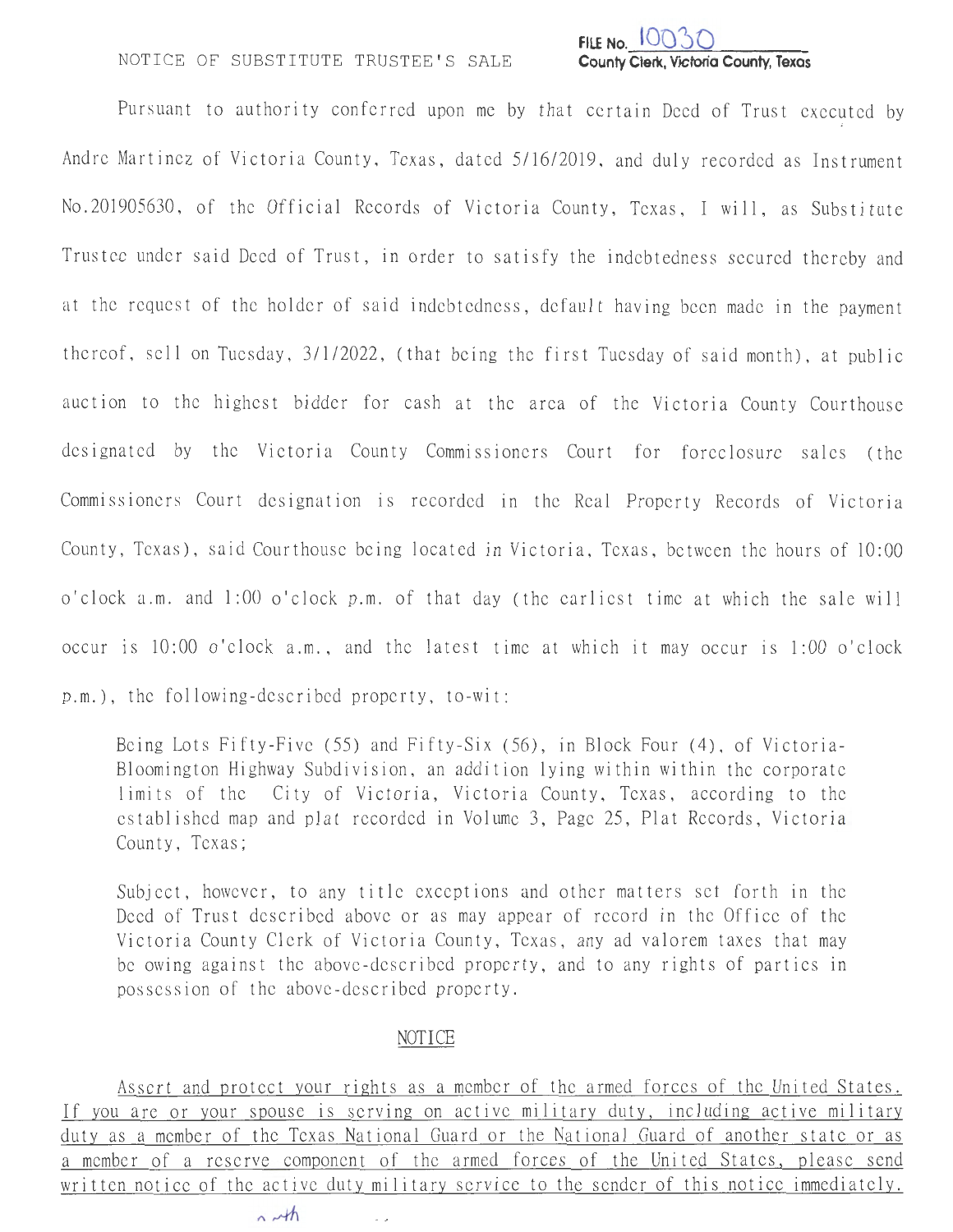### FILE NO. **County Clerk, Victoria County, Texas**

### NOTICE OF FORECLOSURE SALE

ASSERT AND PROTECT YOUR RIGHTS AS A MEMBER OF THE ARMED FORCES OF THE UNITED STATES. IF YOU ARE OR YOUR SPOUSE IS SERVING ON ACTIVE MILITARY DUTY, INCLUDING ACTIVE MILITARY DUTY AS A MEMBER OF THE TEXAS NATIONAL GUARD OR THE NATIONAL GUARD OR ANOTHER STATE OR AS A MEMBER OF A RESERVE COMPONENT OF THE ARMED FORCES OF THE UNITED STATES, PLEASE SEND WRITTEN NOTICE OF THE ACTIVE DUTY MILITARY SERVICE TO THE SENDER OF THIS NOTICE IMMEDIATELY.

1. Property to Be Sold. The property to be sold is described as follows: BEING ALL OF LOT NO. FORTY TWO (42), IN BLOCK NO. TWO (2), OF HIGHLAND ESTATES SECTION I, AN ADDITION TO THE CITY OF VICTORIA, VICTORIA COUNTY, TEXAS, ACCORDING TO THE ESTABLISHED MAP AND PLAT OF SAID ADDITION OF RECORD IN VOLUME 2, PAGE 54, OF THE MAP AND PLAT RECORDS OF VICTORIA COUNTY, TEXAS.

2. Instrument to be Foreclosed. The instrument to be foreclosed is the Deed of Trust dated 08/05/2005 and recorded in Document 200511272 real property records of Victoria County, Texas.

3. Date, Time, and Place of Sale. The sale is scheduled to be held at the following date, time, and place:

| Date:  | 03/01/2022                                                                                                                                                                                                                                               |                          |
|--------|----------------------------------------------------------------------------------------------------------------------------------------------------------------------------------------------------------------------------------------------------------|--------------------------|
| Time:  | 11:00 AM                                                                                                                                                                                                                                                 | $\overline{\phantom{a}}$ |
| Place: | Victoria County, Texas at the following location: FRONT OF THE EAST DOOR OF THE<br>COURTHOUSE BUILDING LOCATED AT 115 NORTH BRIDGE STREET OR AS DESIGNATED<br>BY THE COUNTY COMMISSIONER'S OFFICE or as designated by the County Commissioners<br>Court. |                          |

4. Terms of Sale. The sale will be conducted as a public auction to the highest bidder for cash. Pursuant to the deed of trust, the mortgagee has the right to direct the Trustee to sell the property in one or more parcels and/or to sell all or only part of the property. Pursuant to section 51. 009 of the Texas Property Code, the property will be sold in AS IS, WHERE IS condition, without any express or implied warranties, except as to the warranties of title, if any, provided for under the deed of trust.

5. Obligations Secured. The Deed of Trust executed by THOMAS YAWS AND MISTY YAWS, provides that it secures the payment of the indebtedness in the original principal amount of \$78,000.00, and obligations therein described including but not limited to (a) the promissory note; and (b) all renewals and extensions of the note. Legacy Mortgage Asset Trust 2019-GS3 is the current mortgagee of the note and deed of trust and SELECT PORTFOLIO SERVICING, INC. is mortgage servicer. A servicing agreement between the mortgagee, whose address is Legacy Mortgage Asset Trust 2019-GS3 c/o SELECT PORTFOLIO SERVICING, INC., 3217 S. Decker Lake Dr., Salt Lake City, UT 84119 and the mortgage servicer and Texas Property Code § 51.0025 authorizes the mortgage servicer to collect the debt.

6. Substitute Trustee(s) Appointed to Conduct Sale. In accordance with Texas Property Code Sec. 51.0076, the undersigned attorney for the mortgage servicer has named and appointed, and by these presents does name and appoint AVT Title Services, LLC, located at 5177 Richmond Avenue Suite 1230, Houston, TX 77056, Substitute Trustee to act under and by virtue of said Deed of Trust.

THIS INSTRUMENT APPOINTS THE SUBSTITUTE TRUSTEE(S) IDENTIFIED TO SELL THE PROPERTY DESCRIBED IN THE SECURITY INSTRUMENT IDENTIFIED IN THIS NOTICE OF SALE. THE PERSON SIGNING THIS NOTICE IS THE ATTORNEY OR AUTHORIZED AGENT OF THE MORTGAGEE OR MORTGAGE SERVICER

.<br>P

Mackie Wolf Zientz & Mann, P.C. Brandon Wolf, Attorney at Law L. Keller Mackie, Attorney at Law  $Michel Zientz$ , Attorney at Law  $\downarrow$  AN 2.7 2021 Lori Liane Long, Attorney at Law Chelsea Schneider, Attorney at Law Ester Gonzales, Attorney at Law<br>Parkway Office Center, Suite 900 14160 Dallas Parkway Dallas, TX 75254

 $1.05$  FILED<br>O'CLOCK

Parkway Office Center, Suite 900 Clerk County County County County, Texas County, Texas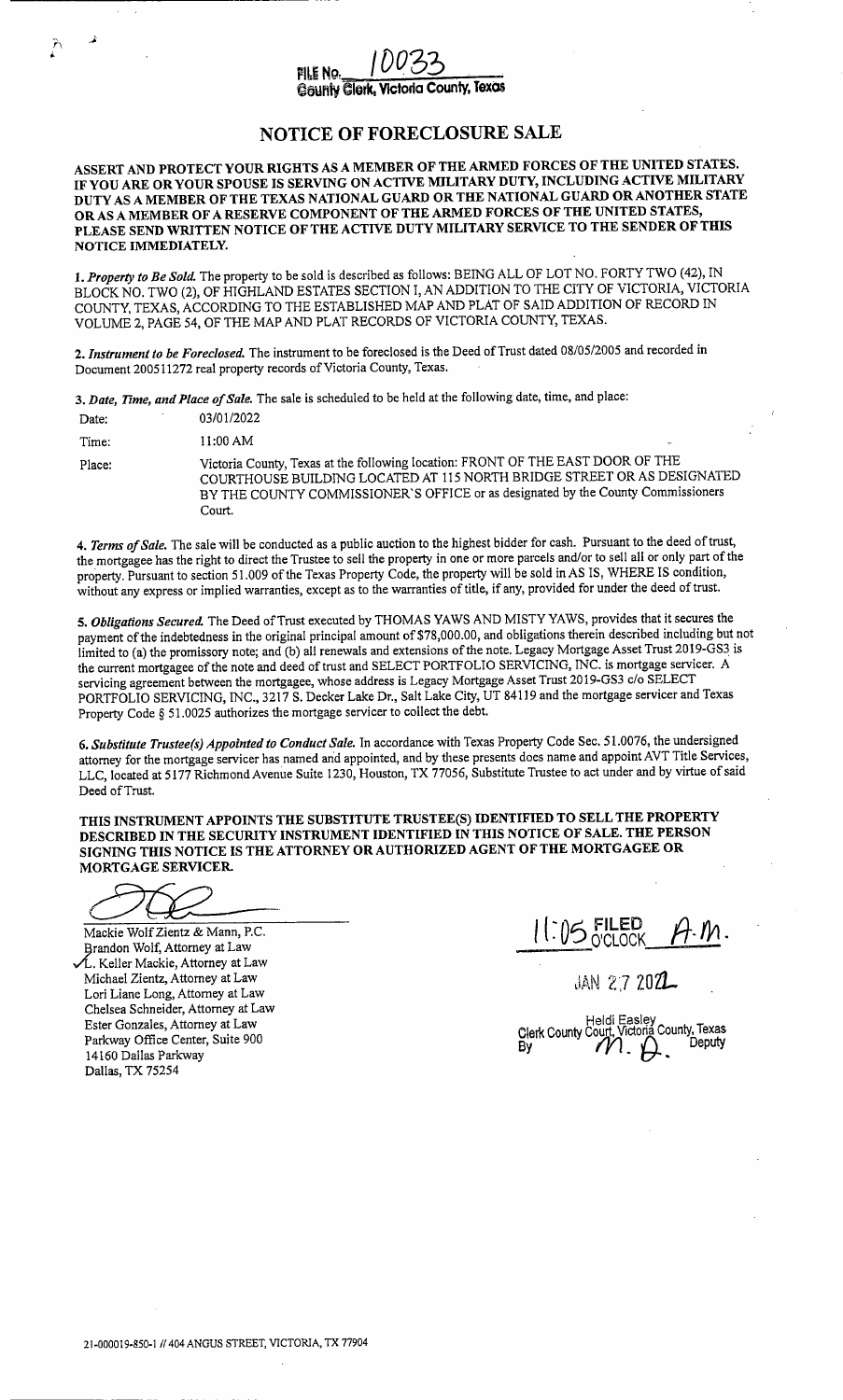Certificate of Posting I am  $\mu$  whose address is c/o AVT Title Services, LLC, 5177 Richmond Avenue, Suite 1230, Houston, TX 77056. I declare under penalty of perjury that on I filed this Notice of Foreclosure Sale at the office ofthe Victoria County Clerk and caused it to be posted at the location directed by the Victoria County Commissioners Court.

 $\sum_{\mathbf{r}}^{N_{\mathrm{max}}}\left( \mathbf{r}^{\mathbf{r}}_{\mathbf{r}}\right) ^{T_{\mathrm{max}}},$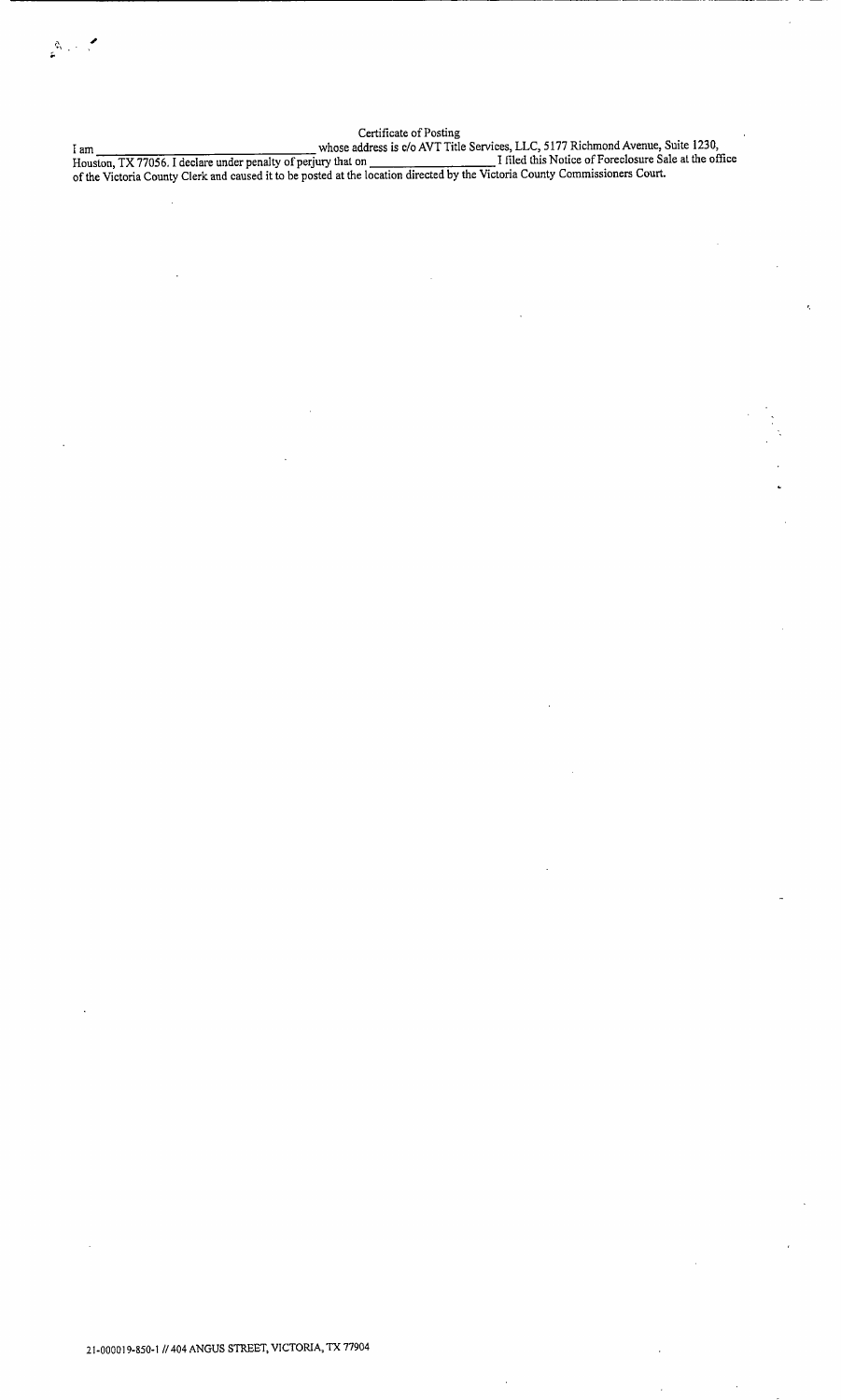County Clerk, Victoria County, Texas

### NOTICE OF FORECLOSURE SALE

ASSERT AND PROTECT YOUR RIGHTS AS A MEMBER OF THE ARMED FORCES OF THE UNITED STATES. IF YOU ARE OR YOUR SPOUSE IS SERVING ON ACTIVE MILITARY DUTY, INCLUDING ACTIVE MILITARY DUTY AS A MEMBER OF THE TEXAS NATIONAL GUARD OR THE NATIONAL GUARD OR ANOTHER STATE OR AS A MEMBER OF A RESERVE COMPONENT OF THE ARMED FORCES OF THE UNITED STATES, PLEASE SEND WRITTEN NOTICE OF THE ACTIVE DUTY MILITARY SERVICE TO THE SENDER OF THIS NOTICE IMMEDIATELY.

1. Property to Be Sold. The property to be sold is described as follows: BEING LOT NUMBER EIGHTEEN (18), IN BLOCK NUMBER TWO( 2), OF CASTLE HILL SECTION I, AN ADDITION TO THE CITY OF VICTORIA, VICTORIA COUNTY, TEXAS, ACCORDING TO THE ESTABISHED MAP AND PLAT OF SAID ADDITION OF RECORD IN VOLUME 4, PAGE 5 OF THE PLAT RECORDS OF VICTORIA COUNTY, TEXAS, TO WHICH REFERENCE IS HERE MADE FOR DESCRIPTIVE PURPOSES.

2. Instrument to be Foreclosed. The instrument to be foreclosed is the Deed of Trust dated 06/11/2007 and recorded in Document 200707584 real property records of Victoria County, Texas.

3. Date, Time, and Place of Sale. The sale is scheduled to be held at the following date, time, and place:

| Date:  | 03/01/2022                                                                                                                                                                                                                                               |
|--------|----------------------------------------------------------------------------------------------------------------------------------------------------------------------------------------------------------------------------------------------------------|
| Time:  | $11:00 \text{ AM}$                                                                                                                                                                                                                                       |
| Place: | Victoria County, Texas at the following location: FRONT OF THE EAST DOOR OF THE<br>COURTHOUSE BUILDING LOCATED AT 115 NORTH BRIDGE STREET OR AS DESIGNATED<br>BY THE COUNTY COMMISSIONER'S OFFICE or as designated by the County Commissioners<br>Court. |

4. Terms of Sale. The sale will be conducted as a public auction to the highest bidder for cash. Pursuant to the deed of trust, the mortgagee has the right to direct the Trustee to sell the property in one or more parcels and/or to sell all or only part of the property. Pursuant to section 51. 009 of the Texas Property Code, the property will be sold in AS IS, WHERE IS condition, without any express or implied warranties, except as to the warranties of title, if any, provided for under the deed oftrust.

5. Obligations Secured. The Deed of Trust executed by JAMES F WELDER AND KATHRYN A WELDER, provides that it secures the payment of the indebtedness in the original principal amount of \$122,400.00, and obligations therein described including but not limited to (a) the promissory note; and (b) all renewals and extensions of the note. Specialized Loan Servicing LLC is the current mortgagee of the note and deed of trust and SPECIALIZED LOAN SERVICING LLC is mortgage servicer. A servicing agreement between the mortgagee, whose address is Specialized Loan Servicing LLC c/o SPECIALIZED LOAN SERVICING LLC, 6200 S. Quebec St., Greenwood Village, CO 80111 and the mortgage servicer and Texas Property Code§ 51. 0025 authorizes the mortgage servicer to collect the debt.

6. Substitute Trustee(s) Appointed to Conduct Sale. In accordance with Texas Property Code Sec. 51.0076, the undersigned 6. Substitute Trustee(s) Appointed to Conduct Sale. In accordance with Texas Property Code Sec. 51.0076, the undersigned<br>attorney for the mortgage servicer has named and appointed, and by these presents does name and appoi LLC, located at 5177 Richmond Avenue Suite 1230, Houston, TX 77056, Substitute Trustee to act under and by virtue of said Deed of Trust.

THIS INSTRUMENT APPOINTS THE SUBSTITUTE TRUSTEE(S) IDENTIFIED TO SELL THE PROPERTY DESCRIBED IN THE SECURITY INSTRUMENT IDENTIFIED IN THIS NOTICE OF SALE. THE PERSON SIGNING THIS NOTICE IS THE ATTORNEY OR AUTHORIZED AGENT OF THE MORTGAGEE OR MORTGAGE SERVICER.

Mackie Wolf Zientz & Mann, P.C. Brandon Wolf, Attorney at Law L. Keller Mackie, Attorney at Law Michael Zientz, Attorney at Law Lori Liane Long, Attorney at Law Chelsea Schneider, Attorney at Law<br>Ester Gonzales, Attorney at Law Parkway Office Center, Suite 900 <sup>14160</sup> Dallas Parkway <sup>f</sup> Dallas, TX 75254

 $\mu$ i 1 (: 010 FILED

JAN 27 2022

Ester Gonzales, Attorney at Law Clerk County Court, Victoria County, Texas  $M \cdot \mathcal{D}$ . Deputy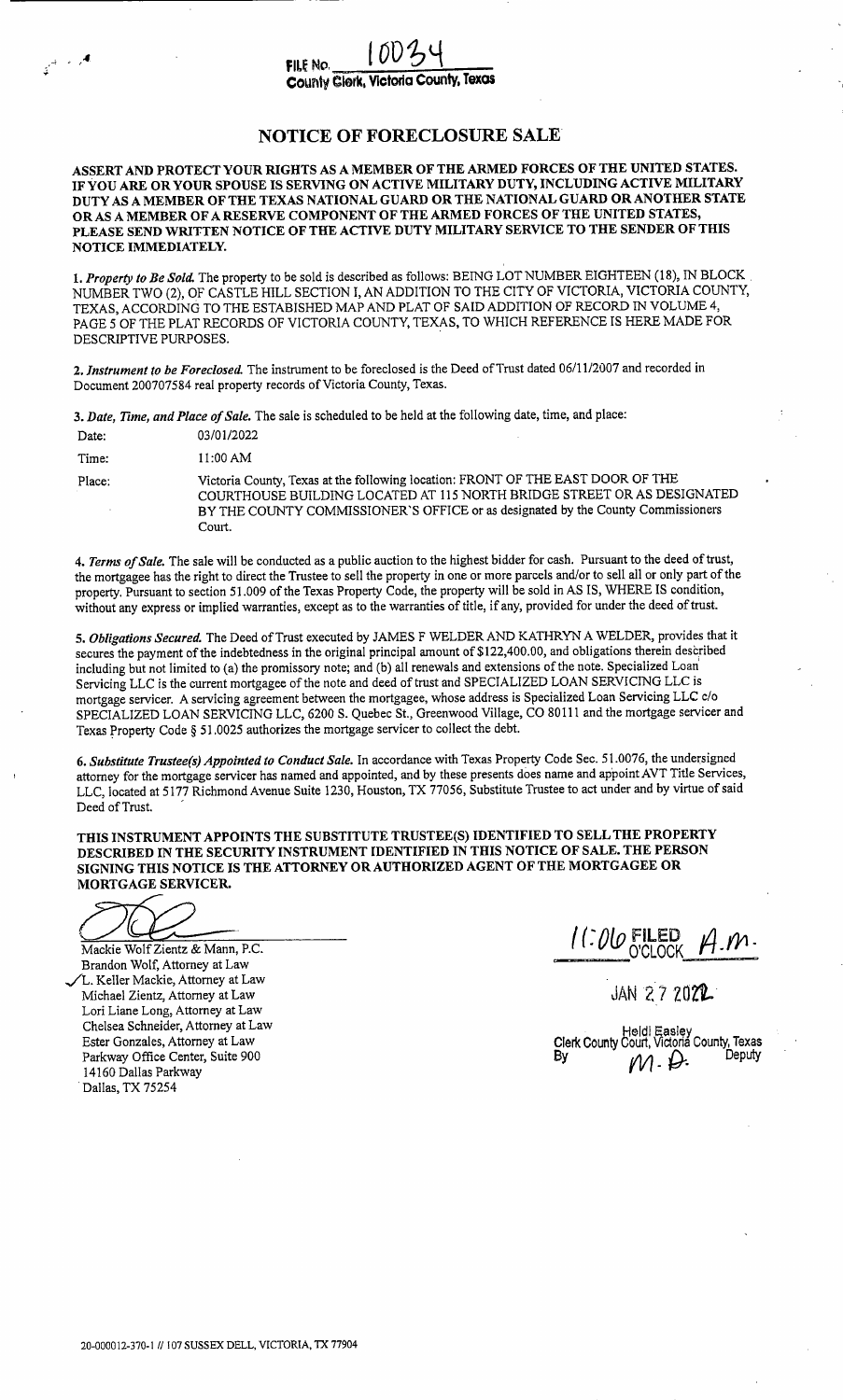$\mathcal{L}(\mathcal{A})$ تنبي

#### Certificate of Posting

I am whose address is c/o AVT Title Services, LLC, 5177 Richmond Avenue, Suite 1230, Houston, TX 77056. I declare under penalty of perjury that on I filed this Notice of Foreclosure Sale at the office ofthe Victoria County Clerk and caused it to be posted at the location directed by the Victoria County Commissioners Court.

 $\ddot{\phantom{0}}$ 

20- 000012- 370- 1// <sup>107</sup> SUSSEX DELL, VICTORIA, TX <sup>77904</sup>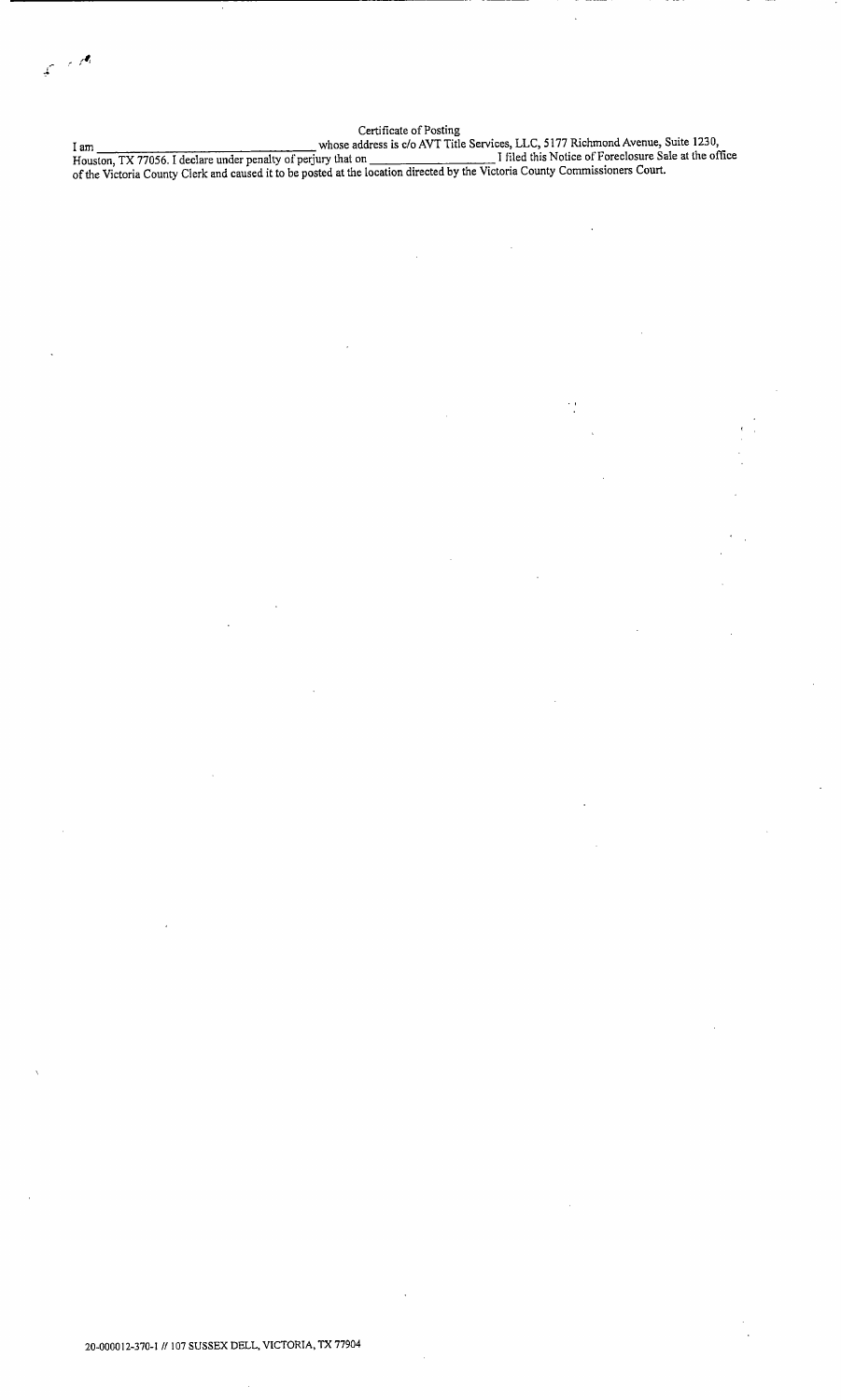County Clerk, Victoria County, Texas

FILE No.

217 Twelve Oaks, Inez, TX, 77968

 $\ddot{\phantom{a}}$ 

### APPOINTMENT OF SUBSTITUTE TRUSTEE AND NOTICE OF SUBSTITUTE TRUSTEE SALE

### THIS INSTRUMENT APPOINTS THE SUBSTITUTE TRUSTEE(S) IDENTIFIED TO SELL THE PROPERTY DESCRIBED.<br>IN THE SECURITY INSTRUMENT IDENTIFIED IN THIS NOTICE OF SALE THE PERSON SIGNING THIS NOTICE IS THE ATTORNEY AUTHORIZED AGENT OF THE MORTGAGEE OR MORTGAGE SERVICER.

| <b>APPOINTMENT OF</b><br>SUBSTITUTE TRUSTEE:   | WHEREAS, in my capacity as the attorney for the Mortgagee and/or its Mortgage Servicer, and pursuant<br>to Section 51.0076 of the Texas Property Code. I hereby name, appoint and designate Jack O'Boyle.<br>Chris Ferguson. Travis Gray, Jo Woolsey, Bob Frisch, Arnold Mendoza, Sandra Mendoza, Jodi Steen,<br>Janice Stouer, Ramon Perez, John Sisk, Amy Ortiz, Auction.com, Travis Gray, Chris Ferguson, or Jack<br>O'Boyle, each as Substitute Trustee, to act under and by virtue of said Deed of Trust, including posting<br>and filing the public notice required under Section 51,002 Texas Property Code as amended, and to<br>proceed with a foreclosure of the Deed of Trust lien securing the payment of the Note.                           |
|------------------------------------------------|-----------------------------------------------------------------------------------------------------------------------------------------------------------------------------------------------------------------------------------------------------------------------------------------------------------------------------------------------------------------------------------------------------------------------------------------------------------------------------------------------------------------------------------------------------------------------------------------------------------------------------------------------------------------------------------------------------------------------------------------------------------|
| <b>SUBSTITUTE TRUSTEE'S</b><br><b>ADDRESS:</b> | c/o JACK O'BOYLE & ASSOCIATE, PLLC, Mailing Address: P.O. Box 815369, Dallas, Texas 75381;<br>Physical Address: 12300 Ford Road, Suite 212, Dallas, TX 75234.                                                                                                                                                                                                                                                                                                                                                                                                                                                                                                                                                                                             |
| <b>NOTICE OF SUBSTITUTE</b><br>TRUSTEE SALE:   | WHEREAS, default has occurred in the payment of said herein referenced indebtedness, and the same is<br>now wholly due, and the Mortgagee and/or Mortgage Servicer has requested the hereinafter appointed<br>Substitute Trustee to sell said property to the highest bidder for cash and to distribute or apply the proceeds<br>of said sale in accordance with the terms of said Deed of Trust.                                                                                                                                                                                                                                                                                                                                                         |
|                                                | NOW, THEREFORE, NOTICE IS HEREBY GIVEN that on March 01, 2022 between the hours of Ham-<br>2pm the Substitute Trustee will sell said real property at the place hereinafter set out and pursuant to the<br>terms herein described. The sale will begin at the earliest time stated above or within three (3) hours after<br>that time.                                                                                                                                                                                                                                                                                                                                                                                                                    |
| <b>LOCATION OF SALE:</b>                       | The place of the sale shall be: At the area in front of the east door of the Victoria County Courthouse, 115<br>North Bridge Street, or if the preceding area is no longer the designated area, at the area most recently<br>designated by the County Commissioner's Court in VICTORIA County, Texas or as designated by the<br>County Commissioners.                                                                                                                                                                                                                                                                                                                                                                                                     |
| <b>INSTRUMENT TO BE</b><br><b>FORECLOSED:</b>  | Deed of Trust or Contract Lien dated 06/14/2018 and recorded under Volume, Page or Clerk's File No.<br>Instrument No. 201806944 in the real property records of Victoria County Texas, with LUIS JAVIER<br>GARZA, A SINGLE MAN as Grantor(s) and AMERICAN NEIGHBORHOOD MORTGAGE<br>ACCEPTANCE COMPANY LLC as Original Mortgagee.                                                                                                                                                                                                                                                                                                                                                                                                                          |
| <b>OBLIGATIONS SECURED:</b>                    | Deed of Trust or Contract Lien executed by LUIS JAVIER GARZA, A SINGLE MAN securing the<br>payment of the indebtedness in the original principal amount of \$238,598.00 and obligations therein<br>described including but not limited to the promissory note and all the modifications, renewals and<br>extensions of the promissory note (the "Note") executed by LUIS JAVIER GARZA. AMERICAN<br>NEIGHBORHOOD MORTGAGE ACCEPTANCE COMPANY LLC is the current mortgagee (the<br>"Mortgagee") of the Note and Deed of Trust or Contract Lien.                                                                                                                                                                                                             |
| MORTGAGE SERVICING<br><b>INFORMATION:</b>      | The Mortgage Servicer is authorized to represent the Mortgagee by virtue of a servicing agreement with<br>the Mortgagee. Pursuant to the Servicing Agreement and Texas Property Code 51.0025, the Mortgage<br>Servicer is authorized to collect the debt and to administer any resulting foreclosure of the property<br>securing the above referenced loan. AMERICAN NEIGHBORHOOD MORTGAGE ACCEPTANCE<br>COMPANY LLC is acting as the Mortgage Servicer for AMERICAN NEIGHBORHOOD MORTGAGE<br>ACCEPTANCE COMPANY LLC who is the Mortgagee of the Note and Deed of Trust associated with<br>the above referenced loan.<br>AMERICAN NEIGHBORHOOD MORTGAGE ACCEPTANCE<br>COMPANY LLC, as Mortgage Servicer, is representing the Mortgagee, whose address is: |

DT: NOS AND APPT (SVC)\_22

AL: <sup>217</sup> Twelve Oaks



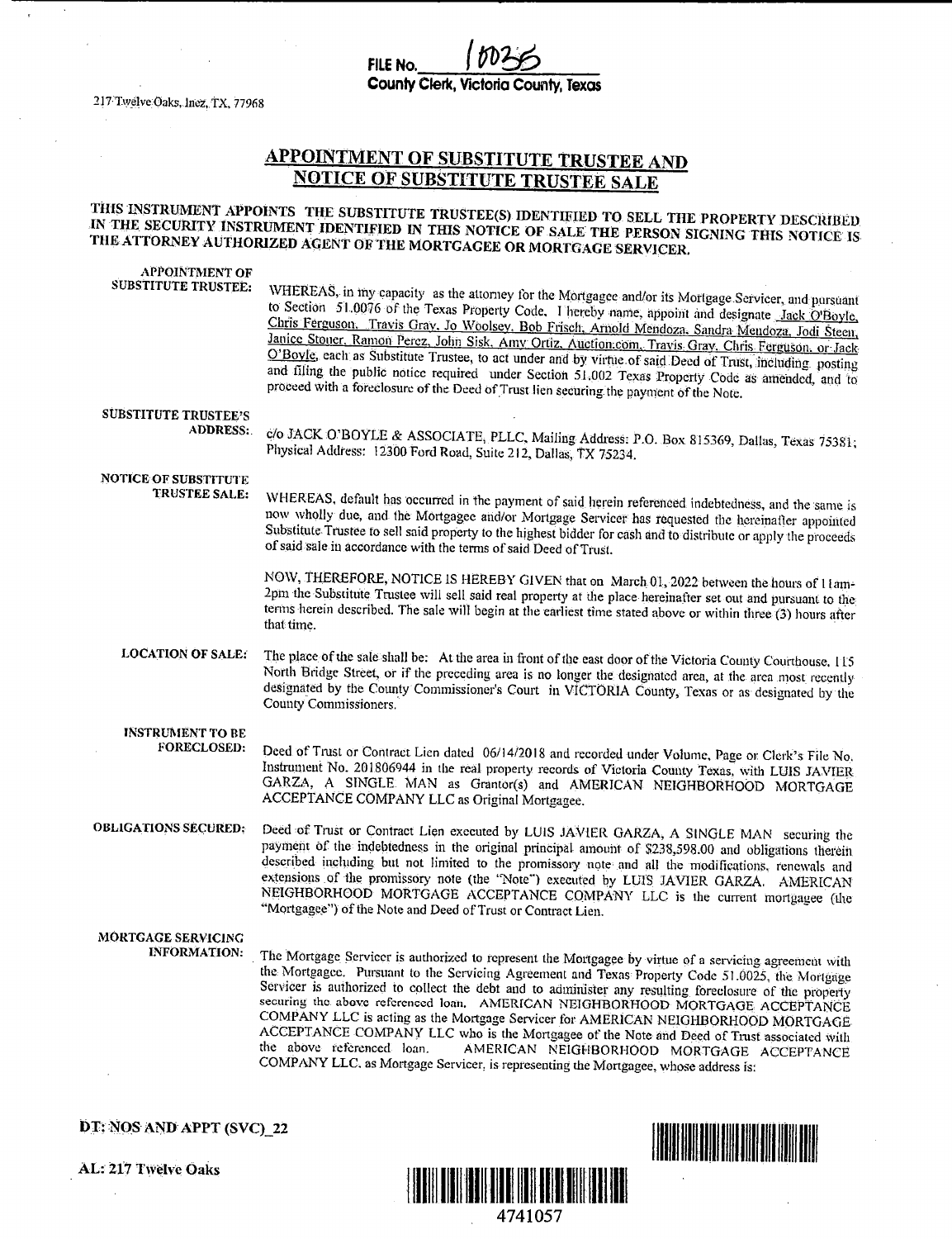### AMERICAN NEIGHBORHOOD MORTGAGE ACCEPTANCE COMPANY LLC

eio AMERICAN NEIGHBORHOOD MORTGAGE ACCEPTANCE COMPANY LLC I Corporate Dr.. Ste 360 Lake Zurich, IL 60047

#### LEGAL DESCRIPTION OF PROPERTY TO BE SOLD:

BEING LOT NUMBER THIRTY-TWO( 32), OF MIDWAY ESTATES, AN ADDITION IN VICTORIA COUNTY, TEXAS, ACCORDING TO THE ESTABLISHED MAP AND PLAT OF RECORD IN VOLUME; 5, PAGE 46, PLAT RECORDS OF VICTORIA COUNTY, TEXAS.( the" Property")

### REPORTED PROPERTY<br>ADDRESS:

217 Twelve Oaks, Inez, TX 77968

TERMS OF SALE: The Substitute Trustee will sell the Property by public auction at the place and date specified herein.

Pursuant to Section 51.009 of the Texas Property Code, the property will be sold in "AS IS, WHERE IS" condition, without any express or implied warranties, except as to the warranties of title (if any) provided for under the Deed of Trust. Prospective bidders are advised to conduct an independent investigation of the nature and physical condition of the property and the priority of the lien being foreclosed.

 $T_{\text{net}}$  is a public and the sale will be conducted as a public automated bidder for cash, subject to the provisions of the Deed of Trust permitting the Mortgagee and/or Mortgage Servicer thereunder to have the bid credited to the Note up to the amount of the unpaid debt secured by the Deed of Trust at the tune of sale.

Those desiring to purchase the property will need to demonstrate their ability to pay their bid immediately in cash if their bid is accepted.

The sale will be made expressly subject to any title matters set forth in the Deed of Trust, but prospective bidders are reminded that by law the sale will necessarily be made subject to all prior matters of record affecting the property, if any, to the extent that they remain in force and effect and have not been subordinated to the Deed of Trust. The sale shall not cover any part of the property that has been released of public record from the lien of the Deed of Trust. Prospective bidders are strongly urged to examine the applicable property records to determine the priority, nature and extent of such matters, if any.

In the event of a defect or other problem with the foreclosure process is discovered that may invalidate the sale, the consideration paid will be returned to the purchaser as the sole and absolute remedy. In the event of any claim or action brought by any person including the purchaser requiring or resulting in the invalidation of the sale and rescission of the Trustee's Deed or Substitute Trustee's Deed, purchaser's damages resulting therefrom are limited to the consideration paid to the Trustee or Substitute Trustee and the sole and absolute remedy shall be the return to purchaser of the consideration paid. The purchaser shall have no further recourse against the Trustee, Substitute Trustee, Mortgagee and/or Mortgage Servicer, or its attorney(s).

The Deed of Trust permits the Mortgagee and/or Mortgage Servicer to postpone, withdraw, or reschedule the sale for another day. In that case, the Trustee under the Deed of Trust or Substitute Trustee appointed herein need not appear at the date, time and place of a scheduled sale to announce the postponement, withdrawal, or rescheduling. Notice of the date of any rescheduled foreclosure sale will be reposred and refiled in accordance with the posting and filing requirements of the Texas Property Code, The reposting or refiling may be after the date originally scheduled for this sale.

ASSERT AND PROTECT YOUR RIGHTS AS A MEMBER OF THE ARMED FORCES OF THE UNITED STATES. IF YOU ARE OR YOUR SPOUSE IS SERVING ON ACTIVE MILITARY DUTY, INCLUDING ACTIVE MILITARY DUTY AS A MEMBER OF THE TEXAS NATiONAL GUARD OR THE NATIONAL GUARD OF ANOTHER STATE OR AS A MEMBER OF A RESERVE COMPONENT OF THE ARMED FORCES OF THE UNITED STATES, PLEASE SEND WRITTEN NOTICE OF THE ACTIVE DUTY MILITARY SERVICE TO THE SENDER OF THiS NOTICE IMMEDiATELY.

DT: NOS AND APPT (SVC) 22

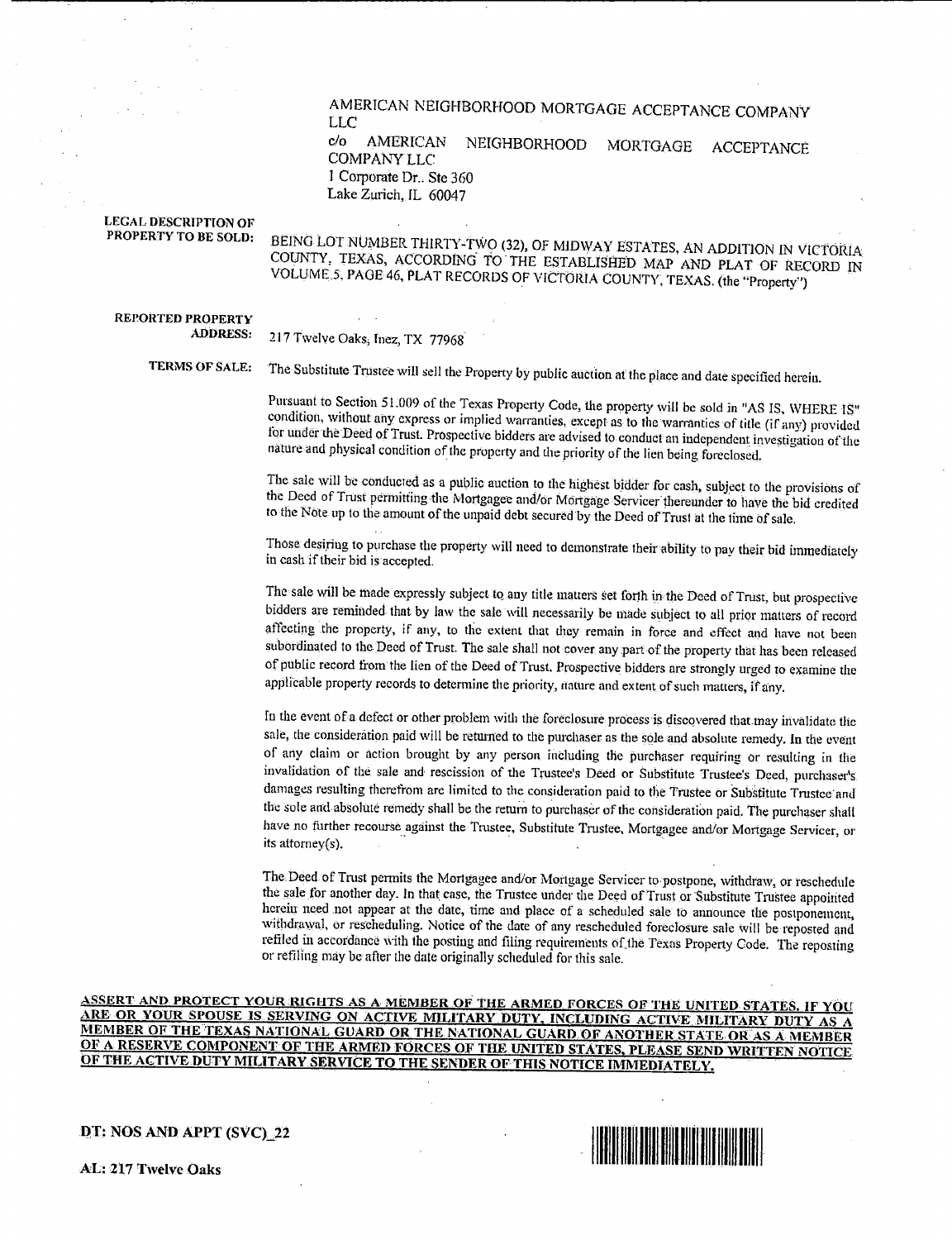Signed on the  $60$  day of  $\sqrt{2}$   $\sqrt{22}$  , 2012

Respectfully,

JACK O' BOYLE& ASSOCIATES. PLLC

Jack O'Boyle | SBN: 15165

jack@jackobovle.com  $K$ Travis H. Gray | SBN: 24044965 travis@jackoboyle.com Chris Ferguson | SBN: 24069714 chris@jackobovle.com P.O. Box 815369 Dallas, Texas 75381 P: 972.247.0653 | F: 972.247.0642 ATTORNEYS FOR MORTGAGEE AND/OR ITS MORTGAGE SERVICER

### CERTIFICATE OF POSTING

My name is **Alexis Mendoza** and my address is c/o 12300 Ford Rd, Ste. 212, Dallas, TX 75234. 1 declare under the penalty of perjury that on  $\cancel{2\cdot2\cdot2}$  I filed at the office of the Victoria County Clerk and caused to be posted at the Victoria County courthouse (or other designated place) this notice of sale.

| Signed: | -                      |
|---------|------------------------|
|         |                        |
|         | Alovin 11.<br>-- 1<br> |

Date:  $\mathcal{D} \cdot \mathcal{Z}$  •

 $D$ eclarant's Name:  $\overline{A}$ lexis Mendoza<br>Declarant's Name:  $\overline{A}$ ' $\overline{C}$ u FILED m. **O'CLOCK** 

FEB 0 2 2022

Clerk County Court, Victoria County, Texas  $\mathcal{W}$  .  $\mathcal{L}$  . Deputy

DT: NOS AND APPT (SVC)\_22



AL: 217 Twelve Oaks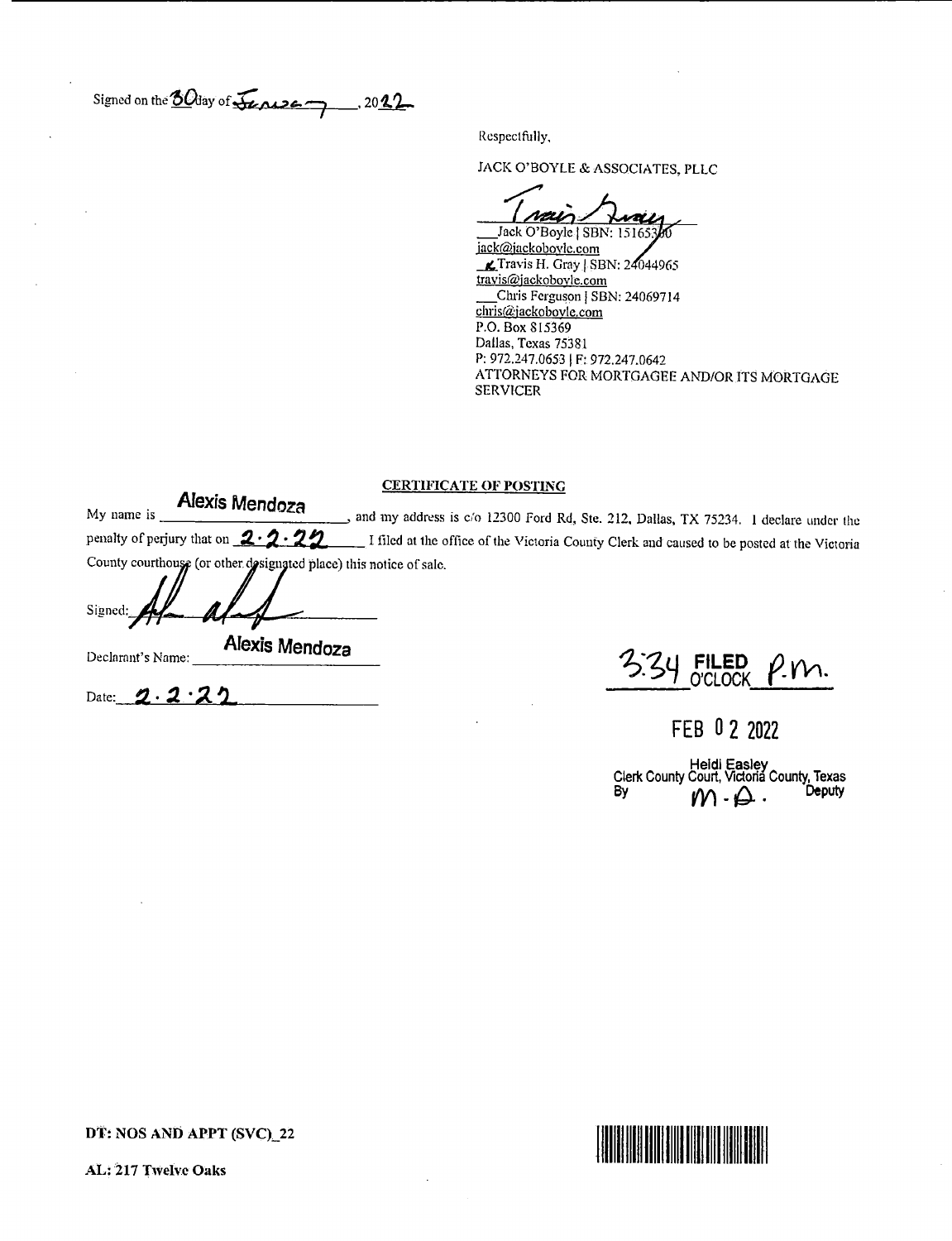FILE NO.  $10036$ 

County Clerk, Victoria County, Texas

## NOTICE OF CONFIDENTIALITY RIGHTS: IF YOU ARE A NATURAL PERSON, YOU MAY REMOVE OR STRIKE ANY OR ALL OF THE FOLLOWING INFORMATION FROM ANY INSTRIMENT THAT TO ANGLE OF THE FOLLOWING REAL PROPERTY BEFORE IT IS FILED FOR BEGOND ANIMIEREST IN RECORDS: YOUR SOCIAL SECURITY NUMBER OR YOUR DRIVER'S LICENSE<br>NUMBER.

# NOTICE OF SUBSTITUTE TRUSTEE'S SALE TS No.: TX-4050-015-F

DATE Sebruary 3, 2022

्हें हैं:

NOTE: Promissory Lien Note described as follows:

Date: 8/25/2005 Debtor: REBECCA C. GOMEZ, REBE<br>Original Creditor: CITIFINANCIAL, INC. REBECCA C. GOMEZ, REBECCA C. GARZA, ELIAS GARZA JR. Original Principal Amount: \$64,785.24 Current Holder: U.S. Bank Trust NA, Preservation Trust Series 2015A+

DEED OF TRUST: Deed of Trust described as follows:

Date: 8/25/2005 Grantor: Grantor: REBECCA C. GOMEZ, REBECCA C. GARZA, ELIAS GARZA JR.<br>Trustee: Elsa Briones Current Beneficiary: U.S. Bank Trust NA, as trustee of the American Homeowner Preservation Trust Series 2015A+ Recorded:

9/2/2005, Instrument Number <sup>200512428</sup> of the Public Records of Victoria County, Texas

LENDER: U.S. Bank Trust NA, as trustee of the American Homeowner Preservation Trust Series

BORROWER: REBECCA C. GOMEZ, REBECCA C. GARZA, ELIAS GARZA JR.

PROPERTY: The real property described as follows:

## SEE ATTACHED EXHIBIT "A" LEGAL DESCRIPTION

SUBSTITUTE TRUSTEE: ELIZABETH DRANTTEL, JIM MILLS, SUSAN MILLS, RUSSELL CAIN, MARILYN CUMMINGS, JAN REGAN, TINA JACOB, ED ARNOLD MENDOZA, SUSAN SANDOVAL, LEI VINO, JIM CHILCOAT, WILL DABBS, SARAH MAYS, SANDRA MENDOZA

Substitute Trustee's Mailing Address: c/o Rose L. Brand & Associates PC, 7430 Washington Street NE, Albuquerque, NM 87109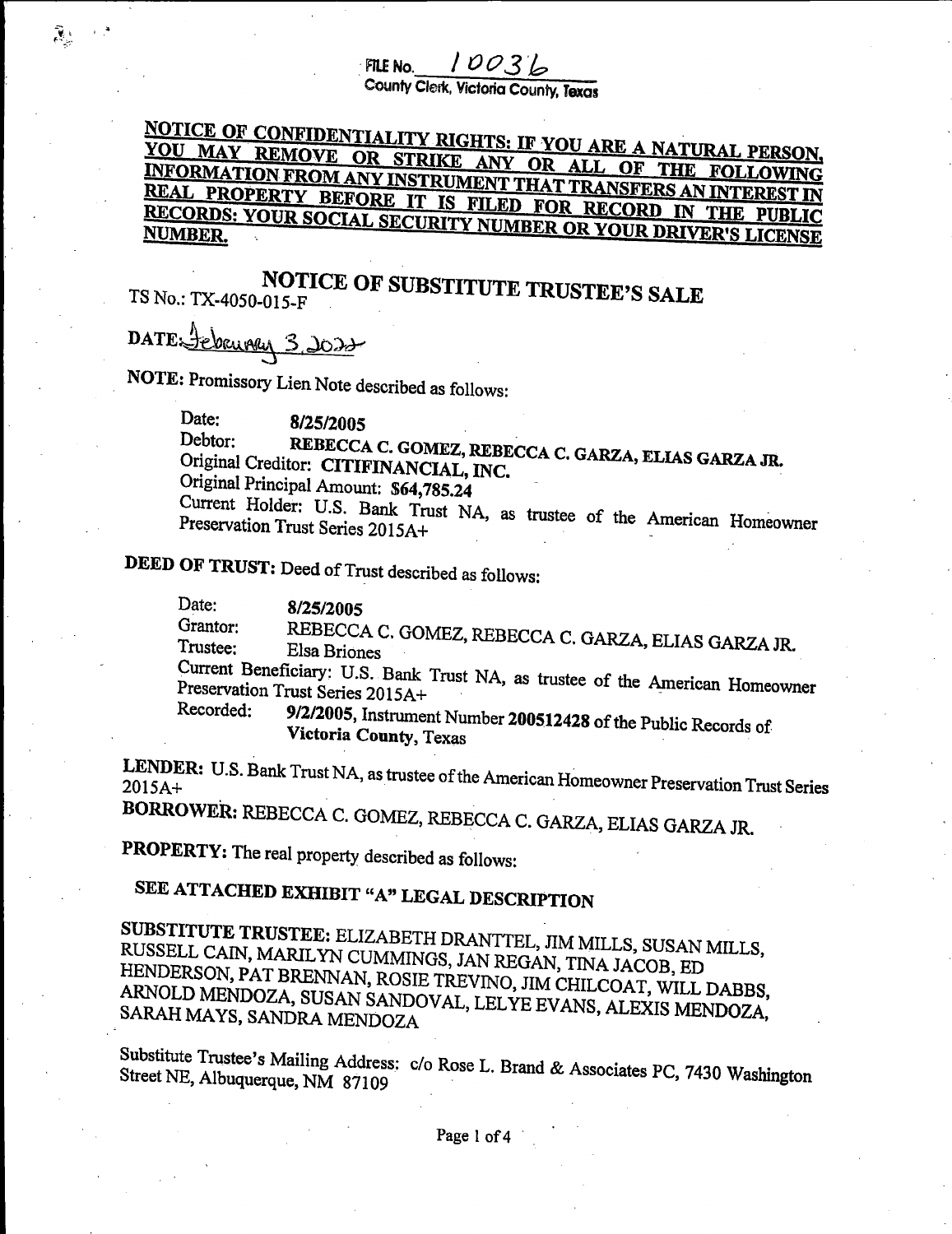# DATE AND TIME OF SUBSTITUTE TRUSTEE'S SALE OF PROPERTY:

March 1, 2022, the first Tuesday of the month, to commence at 12:00 PM, or within three (3) hours after that time.

## PLACE OF SUBSTITUTE TRUSTEE'S SALE OF PROPERTY:

At the area in front of the east door of the Victoria County Courthouse, 115 North Bridge<br>Street, or if the preceding area is no longer the designated area, at the area most recently designated by the County Commissioner's Court (if no such place is designated, then the sale will take place in the area where this Notice of Substitute Trustee's Sale is posted).

### **RECITALS**

Default has occurred in the payment of the Note and/or in the performance of the obligations under the Deed of Trust that secures the Note. Because of this default, Lender, the owner and holder of the Note and the Deed of under the Deed of Trust that secures the Note. Because of this default, Lender, the owner and requested that Substitute Trustee sell the Property consulting the United Section 51.002, has and applicable law. The Substitute 1 repeating to the terms of the Deed of Trust

Formal notice is now given of Lender's election to proceed against and sell the real property described in the Deed of Trust, consistent with Lender's rights and remedies under the Deed of Trust and applicable law. described in the Deed of Trust, consistent with Lender's rights and remedies under the Deed of

Therefore, notice is given that on the Date and Time of Substitute Trustee's Sale of Property and<br>at the Place of Substitute Trustee's Sale of Property, I, as Substitute Trustee, or any other<br>substitute trustee Lender may at the Place of Substitute Trustee's Sale of Property, I, as Substitute Trustee, or any other for cash or acceptable certified funds, according to the Deed of Trust and applicable law. The sale and conveyance of the Property will be subject to all matters of record applicable to the Property that are superior to the Deed of Trust and to subject to all matters of record applicable to the in the Deed of Trust. Substitute  $T_{\text{nust and to any permitted exceptions to title described}$ in the Deed of Trust. Substitute Trustee has not made and will not make any covenants, representations, or warranties about the Property other than providing the successful bidder at the sale with a deed to the Property containing successful about than providing the successful bidder at Trust. The Property will be sold AS IS WILLED IS AND WATCHER AND THE Required by the Deed of Trust. The Property will be sold AS IS, WHERE IS, AND WITH ALL FAULTS.

OF THE UNITED STATES. IF YOU ARE OR YOUR SPOUSE IS SEDVING ON LOWING ING ACTIVE LAW TRANSFOUSE IS SERVING ON ACTIVE MILITARY DUTY, INCLUDING ACTIVE MILITARY DUTY AS A MEMBER OF THE TEXAS NATIONAL GUARD OR THE NATIONAL GUARD OF ANOTHER STATE OR AS A MEMBER OF A RESERVE COMPONENT OF THE ARMED FORCES OF THE UNITED STATES, PLEASE SEND WRITTEN NOTICE OF THE ARMED FORCES OF THE PLEASE SENDED OF THE ACTIVE DUTY MILITARY SERVICE TO THE SENDER OF THIS NOTICE IMMEDIATELY.

Notice of Sale executed by:

 $\frac{1}{2}$ <u>Wan</u> Y'ly Trustee SusAN Mills

Page 2 of 4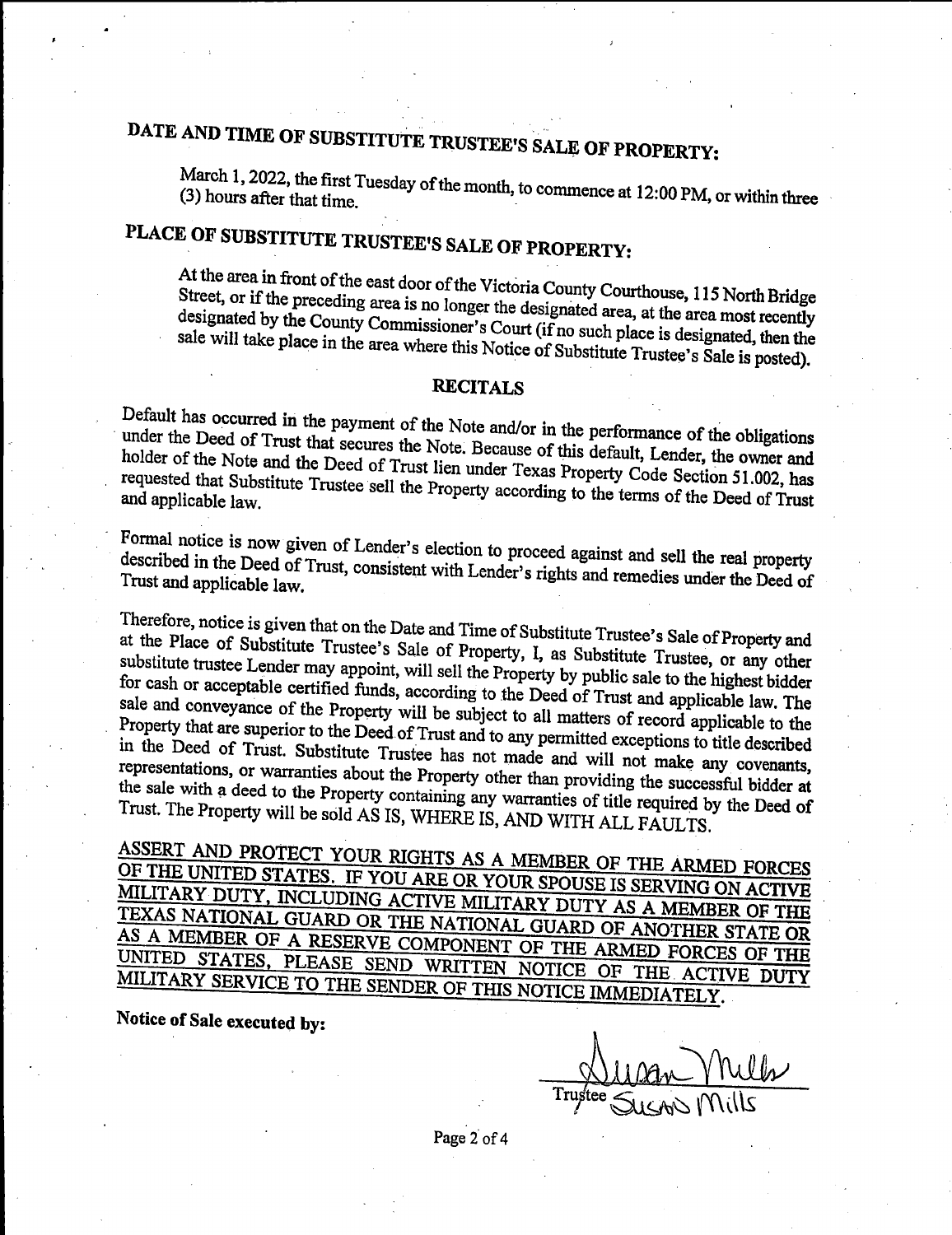### EXHIBIT "A" LEGAL DESCRIPTION

The East one half (1/2) of the following described tract or parcel of land, to wit:<br>That certain Lot tract or parcel of land out if a certain 69.94 acres of land, more or less, out of Farm Lot No. One (1), Block No. Three (3). Range No. Eight (8). East above Town on the original four league grant to the Town of Victoria in Victoria County, Texas, which said 69.94 acres are fully described in a deed dated May 27, 1953. and duly recorded in Volume 342, Page 357 of the deed records of Victoria County, Texas; the tract of land conveyer herein being described by metes and bounds as follows, to-wit:

Beginning at the Southwest corner of said farm Lot No. One (1), Block No. Three (3). Range No. Eight (8), East above Town of Victoria, in Victoria County, Texas, and thence North 04 Degrees 26 Minutes West<br>and along the Westerly boundary line of said Farm Lot No. One (1), Block No. Three (3), Range No. Eight<br>(8), above mention and along the Westerly boundary line of said Farm Lot No. One (1), Block No. Three (3), Range No. Eight  $\frac{18}{18}$  Southerly boundary line of said Farm Lot No. One (1) Block No. Three (2) Degrees 1,  $\frac{18}{18}$  and parallel to  $t$  mentioned, a further distance of 142.5 feet to stake for corner which said rather is declined. Eight (8), above mentioned, a further distance of 142.5 feet to stake for corner, which said stake is the beginning point for the tract of land herein conveved.

Thence North 04 Degrees 26 Minutes West and parallel to the Westerly boundary line of said Farm Lot

No. One (1), Block No. Three (3), Range No. (8) above mentioned, a distance of 305.6 feet to stake for

Thence North 85 Degrees 00 Minutes East and parallel to the Southerly Boundary line of said Farm Lot No. One (1), Block No. Three (3), Range No. Eight (8), above mentioned, a distance of 142.5 feet to stake

Thence South 04 Degrees 26 Minutes East and parallel to the Westerly boundary line ofsaid Farm Lot No. One (1), Block No. Three (3), Range No. Eight (8). above mentioned, a distance of 305.6 feet to stake for<br>corner,<br>Thence South 85 Degrees 00 Minutes West said parallel to the Southerly boundary line of said Farm

Lot No. One (1), Block No. Three (3) Range No.  $F_{\text{int}}$  (9) share  $\frac{1}{2}$  boundary line of said Farm to the place of beginning.<br>The place of 142.5 feet

The above described and conveyed tract or land is also known as Lot No. Thirteen (13). in Block No.<br>Three (3) of Lone Tree Acres Subdivision, an unrecorded subdivision in Victoria, Victoria County, Texas, and being reflected on a map and plat prepared by  $F \times I$  over Peciptage Distance, Victoria County, Texas, February 25, 1954.  $\cdots$   $\cdots$   $\cdots$   $\cdots$   $\cdots$   $\cdots$   $\cdots$   $\cdots$   $\cdots$   $\cdots$   $\cdots$   $\cdots$   $\cdots$   $\cdots$   $\cdots$   $\cdots$   $\cdots$   $\cdots$   $\cdots$   $\cdots$   $\cdots$   $\cdots$   $\cdots$   $\cdots$   $\cdots$   $\cdots$   $\cdots$   $\cdots$   $\cdots$   $\cdots$   $\cdots$   $\cdots$   $\cdots$   $\cdots$ 

### AND AS SHOWN ON SAID DEED OF TRUST AS:

That certain Lot tract or parcel of land out of a certain 69.94 acres of land, more or less, out of Farm Lot No. 1, Block No. Three 3 Range No. 8, East above Town on the original four league grant to the Town of Victoria, No. 1, Block No. Three 3 Range No. 8, East above Town on the original four league grant to the Town of recorded in Vol. 342, Page 357 deed records Victoria County, Transfer and in a deed dated May 27, 1953, all purposes, and being described by metes and bounds as follows:

Beginning at the Southwest corner of said Farm Lot No. 1, Block No. 3, Range No. 8, Eat of Victoria, in the original four league grant to the town of Victoria, Texas; thence North 4 Deg. 26' W, and along the original four league grant to the town of Victoria, Texas; thence North 4 Deg. 26' W, and along the Westerly boundary line of said Farm Lot No. One (1) Block No. 2, Bene 6, B. stake for corner, and thence N 85 Deg 00' F a distance of  $295.5$  feet, and  $\tilde{B}$ , a distance of 866.8 feet, stake for corner, and thence N 85 Deg 00' E a distance of 285 feet to a stake for corner, which said last mentioned corner is the beginning point for the tract of land: thence N 4 deg. 26' W and parallel to the Westerly boundary line of said Farm Lot No. 1, in said Block No. 3, Range No. 8, above mentioned, a distance of 138.9 Westerly boundary line of said Farm Lot No. 1, in said Block No. 3, Range No. 8, above mentioned, a

r,